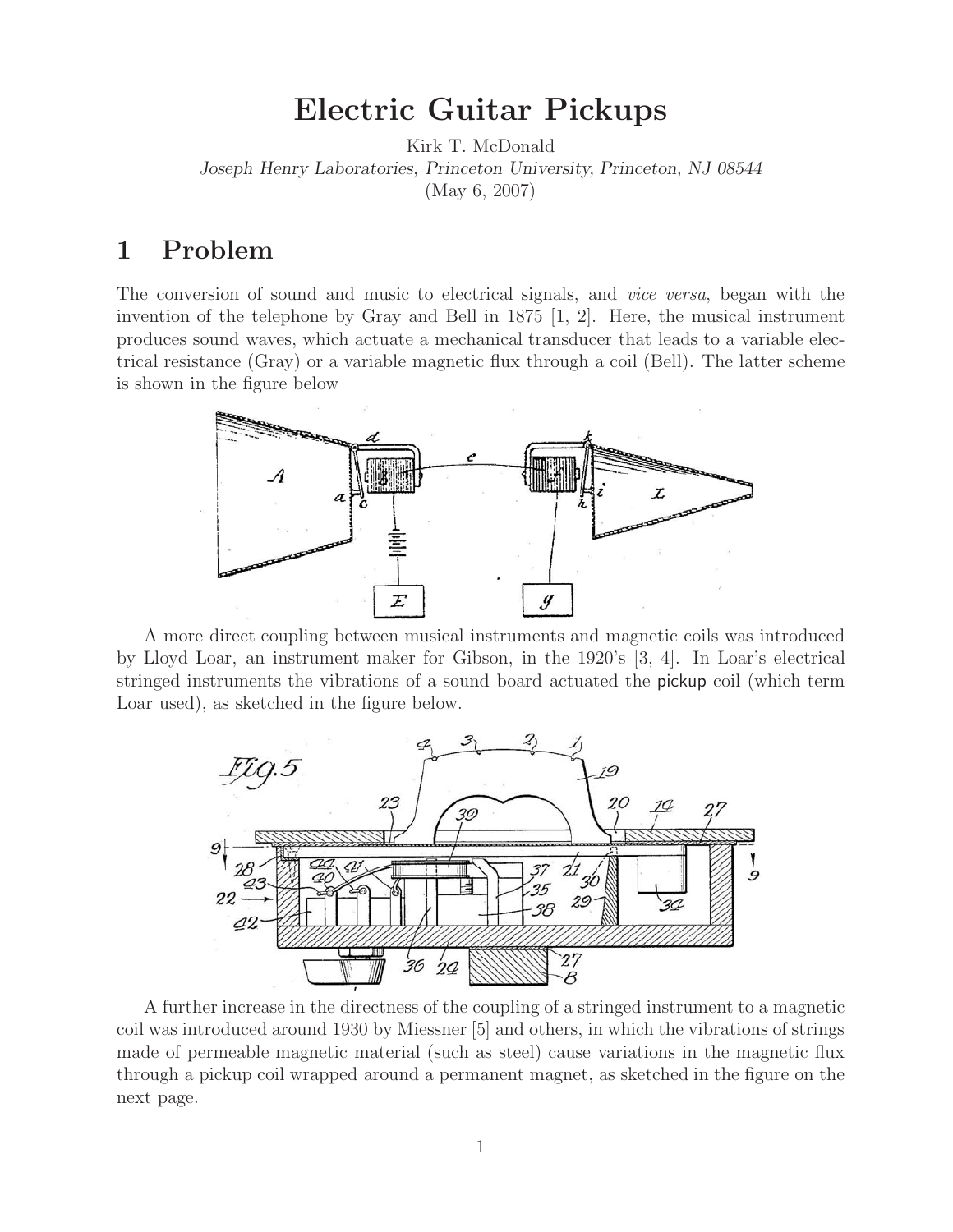

The concept of an electro-acoustic pickup based on permeable strings and coils wound around permanent magnets has been vastly elaborated over the last 70 years, leading to a musical esthetic in which the "defects" in the fidelity of the pickup coils are considered as desirable attributes. The prototype of the contemporary electric guitar based on this type of pickup is generally considered to be the 1931 "frying pan" guitar (whose pickup is shown in the figure below) of Beauchamp  $[6]$ , who worked for Rickenbacker Electro  $[7]$ <sup>1</sup>



*An alternative concept for the pickup has a conducting (but not permeable) string that is part of a closed electrical loop, as shown in the figure below [8]. When the string vibrates in the presence of a permanent magnet, a voltage is induced around the loop, according to Faraday's law. While this technique has not found much application in musical instruments, it has been used by the author as a noninvasive method for measuring the tension of wires [9].*

<sup>&</sup>lt;sup>1</sup>The electric guitar as we know it today includes the innovation of Les Paul in 1941 that eliminated the hollow acoustic chamber of the classical guitar in favor of exclusive use of the harmonic content of the electromagnetic pickup.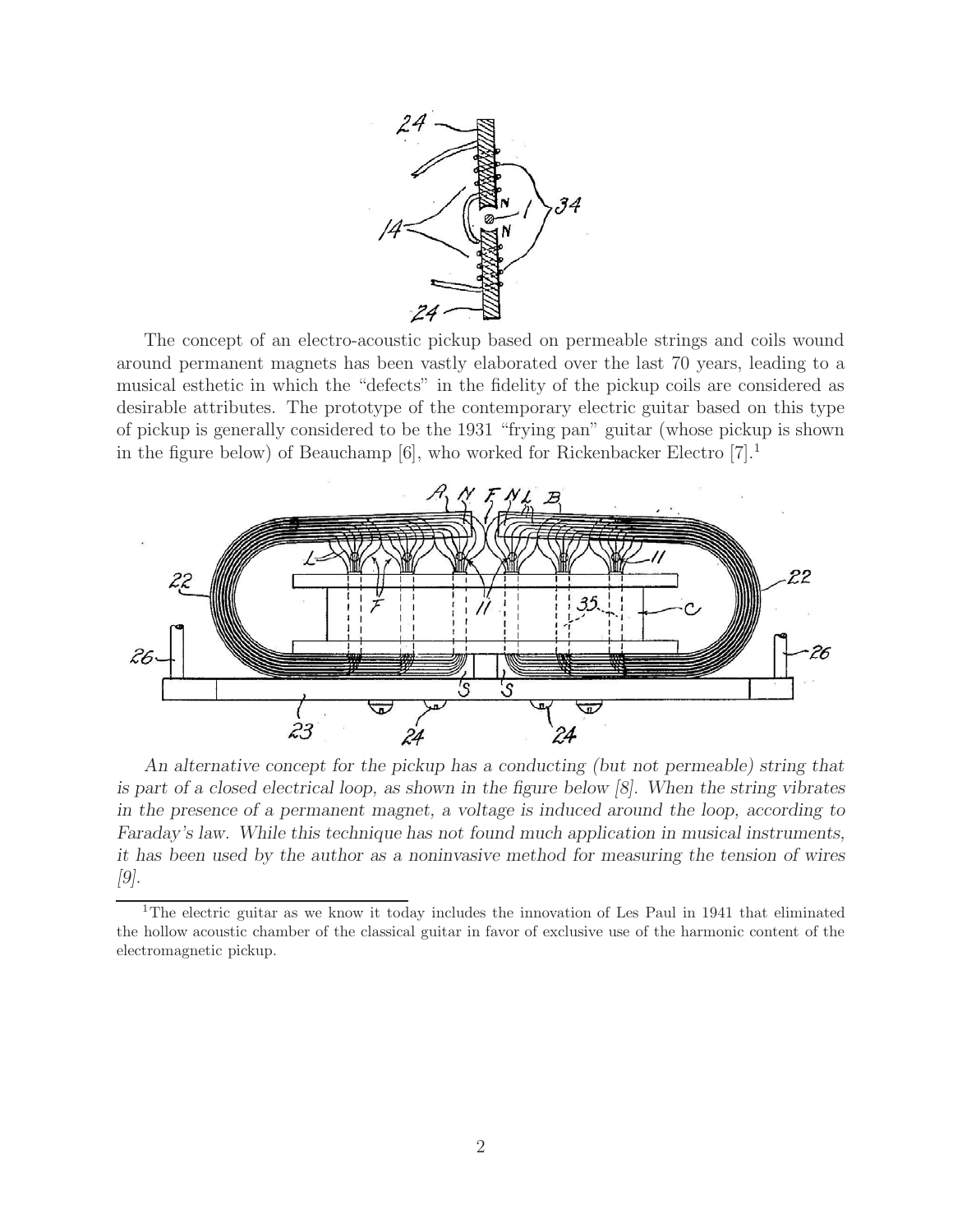

In this problem you will consider a simplified model of the magnetic coupling between the steel string (of radius a and relative magnetic permeability  $\mu_{rel}$ ) and the pickup coil (of area  $w \times w$ , as shown in the figure below. When at rest the string is height h above the pickup coil. The vibration of the string parallel to the face of the guitar is described by  $x(t)$ , and that perpendicular to the face by  $y(t)$ . At all times the string is immersed in a uniform magnetic field  $B_0$  that is perpendicular to the face of the guitar.



Deduce the magnetic field when the string is displaced by  $(x, y)$  from its rest position, and from this deduce the voltage  $V(t)$  induced in the pickup coil by the vibrating string.

The pickup voltage is affected by the position of the coil along the string, as discussed in [10]. The electrical signal from the guitar to the external amplifier is modified by the R-L-C circuit whose inductance is that of the pickup coil, which circuit acts as a (wide) bandpass filter  $|11|$ .

## **2 Solution**

We first suppose the guitar sting (of radius a and relative permeability  $\mu_{rel}$ ) is centered on the z-axis in a uniform magnetic field  $B_0 \hat{\mathbf{y}}$  that is produced by a (distant) permanent magnet.

As there are no conduction currents in the string or in the permanent magnet,<sup>2</sup> the magnetic field **H** obeys  $\nabla \times \mathbf{H} = 0$ . Hence, the magnetic field **H** can be deduced from a (magnetic) scalar potential  $\phi$  (which obeys Laplace's equation  $\nabla^2 \phi = 0$  outside of the permanent magnet) according to,

$$
\mathbf{H} = -\nabla \phi. \tag{1}
$$

<sup>&</sup>lt;sup>2</sup>We ignore the tiny magnetic field due to the current induced in the pickup coil.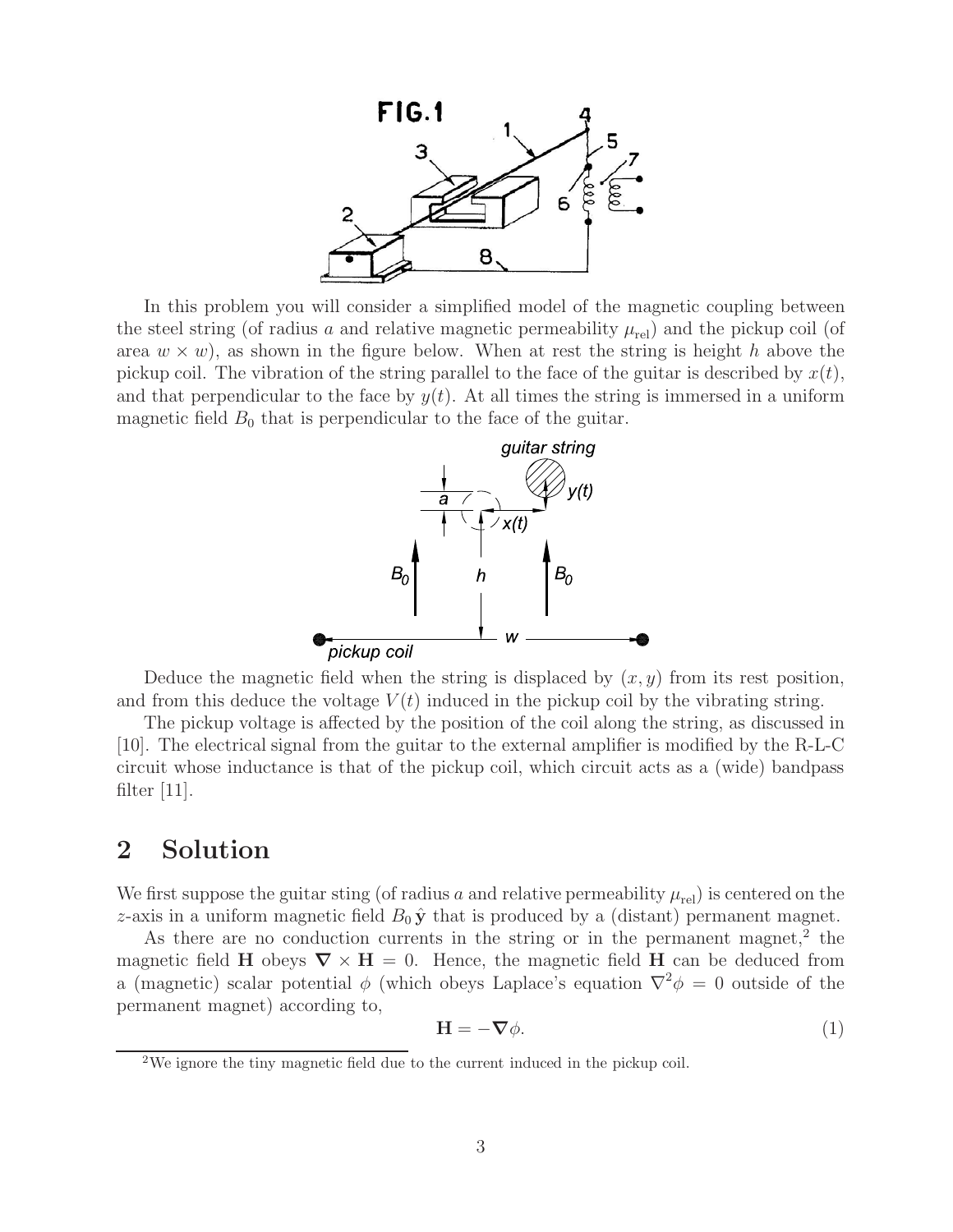The field  $H_0$  of the permanent magnet (taken to be far away from the permeable wire) can be written as,

$$
\mathbf{H}_0 = \frac{\mathbf{B}_0}{\mu_0} = \frac{B_0}{\mu_0} \hat{\mathbf{y}} = \frac{d}{dy} \frac{B_0 y}{\mu_0} \hat{\mathbf{y}} = -\nabla \frac{-B_0 y}{\mu_0} = -\nabla \frac{-B_0 r \sin \theta}{\mu_0},
$$
\n(2)

where we introduce the cylindrical coordinate system  $(r, \theta, z)$  in the last form of eq. (2).

The full scalar potential for **H** when the permeable wire is present can be written as (since the symmetry of the problem about the y-axis precludes terms in  $\cos n\theta$  for  $n > 0$ ),

$$
\phi(r < a) = \frac{-B_0 r \sin \theta}{\mu_0} + \sum_{n=1}^{\infty} A_n \frac{r^n}{a^2} \sin n\theta,\tag{3}
$$

$$
\phi(r > a) = \frac{-B_0 r \sin \theta}{\mu_0} + \sum_{n=1}^{\infty} A_n \frac{a^n}{r^n} \sin n\theta,
$$
\n(4)

in terms of the to-be-determined Fourier coefficients  $A_n$ .

Maxwell's equation  $\nabla \cdot \mathbf{B} = 0$  implies that the radial component of the magnetic field  $\mathbf{B} = \mu \mathbf{H}$  is continuous across the surface of the string at  $r = a$ ,

$$
B_r(r = a^-) = \mu_{rel}\mu_0 H_r(r = a^-) = -\mu_{rel}\mu_0 \frac{\partial \phi(r = a^-)}{\partial r} = \mu_{rel} \left( B_0 \sin \theta - \mu_0 \sum_{n=1}^{\infty} \frac{n A_n}{a} \sin n\theta \right)
$$

$$
= B_r(r = a^+) = -\mu_0 \frac{\partial \phi(r = a^+)}{\partial r} = B_0 \sin \theta + \mu_0 \sum_{n=1}^{\infty} \frac{n A_n}{a} \sin n\theta,
$$
(5)

and hence,  $A_n = 0$  for  $n > 1$ , and,

$$
A_1 = \frac{aB_0}{\mu_0} \frac{\mu_{\text{rel}} - 1}{\mu_{\text{rel}} + 1}.
$$
 (6)

The scalar potential outside the string is therefore,

$$
\phi(r > a) = -\frac{B_0}{\mu_0} \left( r - \frac{a^2}{r} \frac{\mu_{\text{rel}} - 1}{\mu_{\text{rel}} + 1} \right) \sin \theta. \tag{7}
$$

The magnetic field components in cylindrical coordinates are,

$$
B_r(r > a) = -\mu_0 \frac{\partial \phi(r > a)}{\partial r} = B_0 \left( 1 + \frac{a^2}{r^2} \frac{\mu_{\text{rel}} - 1}{\mu_{\text{rel}} + 1} \right) \sin \theta, \tag{8}
$$

$$
B_{\theta}(r > a) = -\frac{\mu_0}{r} \frac{\partial \phi(r > a)}{\partial \theta} = B_0 \left( 1 - \frac{a^2}{r^2} \frac{\mu_{\text{rel}} - 1}{\mu_{\text{rel}} + 1} \right) \cos \theta. \tag{9}
$$

So long as the relative permeability is large compared to unity, the factor  $(\mu_{rel} - 1)/(\mu_{rel} + 1)$ is essentially one, and the behavior of the electric guitar does not depend on the precise value of the permeability of the string.

We are interested in the magnetic flux through a coil that lies in a plane of constant  $y$ , so we need the component  $B_y$  for  $r>a$ ,

$$
B_y(r > a) = B_r \sin \theta + B_\theta \cos \theta = B_0 \left( 1 + a^2 \frac{\mu_{\text{rel}} - 1}{\mu_{\text{rel}} + 1} \frac{y^2 - x^2}{(x^2 + y^2)^2} \right). \tag{10}
$$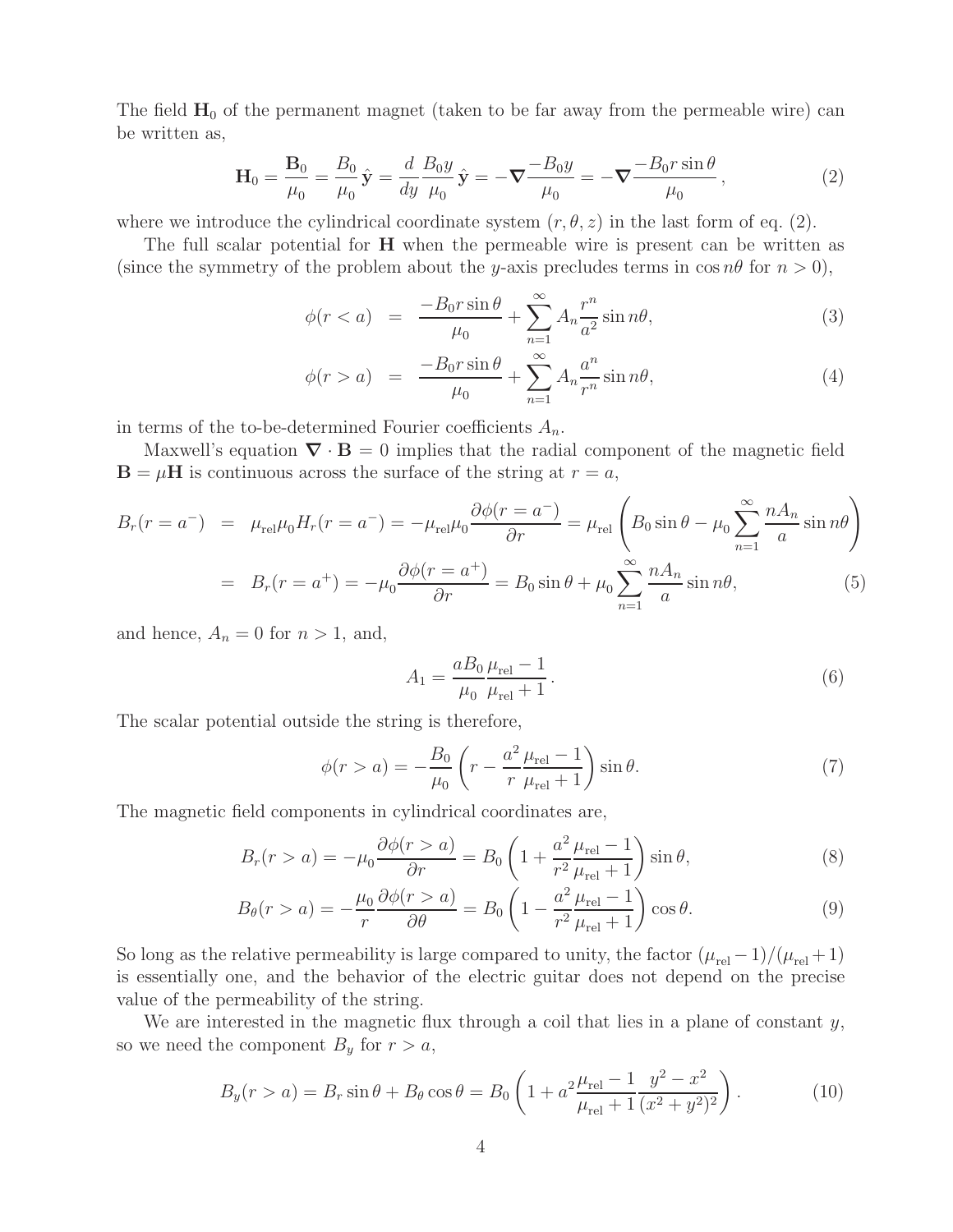The magnetic flux  $\Phi$  through a loop of area  $w \times w$  that extends from  $x_l - w/2$  to  $x_l + w/2$ at height  $y_l$  is,

$$
\Phi = w \int_{x_l - w/2}^{x_l + w/2} B_y(x, y_l) dx = B_0 w \left[ w + a^2 \frac{\mu_{\text{rel}} - 1}{\mu_{\text{rel}} + 1} \left( \frac{x_l + w/2}{(x_l + w/2)^2 + y_l^2} - \frac{x_l - w/2}{(x_l - w/2)^2 + y_l^2} \right) \right].
$$
\n(11)

We have calculated this flux in a coordinate system centered on the (vibrating) string. We now switch to a (lab frame) coordinate system whose origin is at the rest position of the string. The string is at  $(x, y)$  in this coordinate system, and the offsets between the string and the center of the loop are  $x_l = x$  and  $y_l = y + h$ . Using these offsets in eq. (11), the magnetic flux through the coil is,

$$
\Phi = B_0 w \left[ w + a^2 \frac{\mu_{\text{rel}} - 1}{\mu_{\text{rel}} + 1} \left( \frac{x + w/2}{(x + w/2)^2 + (y + h)^2} - \frac{x - w/2}{(x - w/2)^2 + (y + h)^2} \right) \right]
$$
  
\n
$$
= B_0 w \left[ 1 + a^2 \frac{\mu_{\text{rel}} - 1}{\mu_{\text{rel}} + 1} \frac{(y + h)^2 - x^2 + w^2/4}{(x^2 - w^2/4)^2 + 2(x^2 + w^2/4)(y + h)^2 + (y + h)^4} \right] (12)
$$

The voltage V induced in the pickup coil by the time variation of the magnetic flux is,

$$
V = -\dot{\Phi} = B_0 a^2 w^2 \frac{\mu_{\text{rel}} - 1}{\mu_{\text{rel}} + 1} \left\{ \frac{2x \dot{x} [3(y+h)^4 + 2(x^2 + w^2/4)(y+h)^2 - (x^2 - w^2/4)^2]}{[(x^2 - w^2/4)^2 + 2(x^2 + w^2/4)(y+h)^2 + (y+h)^4]^2} \frac{\dot{y} [2(y+h)^5 - 4(x^2 - w^2/4)(y+h)^3 + (6x^4 - x^2w^2/2 - w^4/8)(y+h)]}{[(x^2 - w^2/4)^2 + 2(x^2 + w^2/4)(y+h)^2 + (y+h)^4]^2} \right\}
$$
  
 
$$
\approx B_0 a^2 w^2 \frac{\mu_{\text{rel}} - 1}{\mu_{\text{rel}} + 1} \left[ 2x \dot{x} \frac{3h^2 - w^2/4}{(h^2 + w^2/4)^3} + \frac{2hy}{(h^2 + w^2/4)^2} \right],
$$
 (13)

where the approximation holds for x and y small compared to distances h and w. The intricate form of eq. (13) shows that even for vibrations of the wire at a pure frequency  $f$ , the voltage induced in the pickup coil has a complex harmonic structure. The approximate form of eq. (13) reveals that the fundamental frequency in the pickup coil is due only to the y vibration, *i.e.*, the vibration perpendicular to the face of the guitar. The x vibration (parallel to the face of the guitar) induces only second harmonic and higher frequencies (since if  $x = sin(\omega t)$  then  $2x\dot{x} = \omega sin(2\omega t)$ . Furthermore, if the wire is close to the pickup coil, such that  $h = w/\sqrt{12}$ , the 2nd harmonic pickup of the x vibration is suppressed.

Thus, the electric guitar pickup does not generate an accurate reproduction of the direct acoustic sound of the guitar, but rather creates a more complex waveform, leading to a distinct musical esthetic.

The figures on the next page illustrate the voltage waveform (13) for the case that the magnetic field strength is  $B_0 = 1000$  gauss, the wire radius is  $a = 0.25$  mm, the width of the pickup coil is  $w = 1$  cm, the height of the wire above the pickup coil is  $h = 5$  mm, the pickup coil contains 1000 turns, and the wire vibrates at frequency  $f = 100$  Hz. The left figure shows the small voltage induced by the motion of the wire in  $x$ , parallel to the face of the guitar, while the right figure shows the total induced voltage. The latter has a strong component at the fundamental frequency of  $100 \text{ Hz}$ , but the voltage due to the x vibration is primarily at the second harmonic frequency, 200 Hz.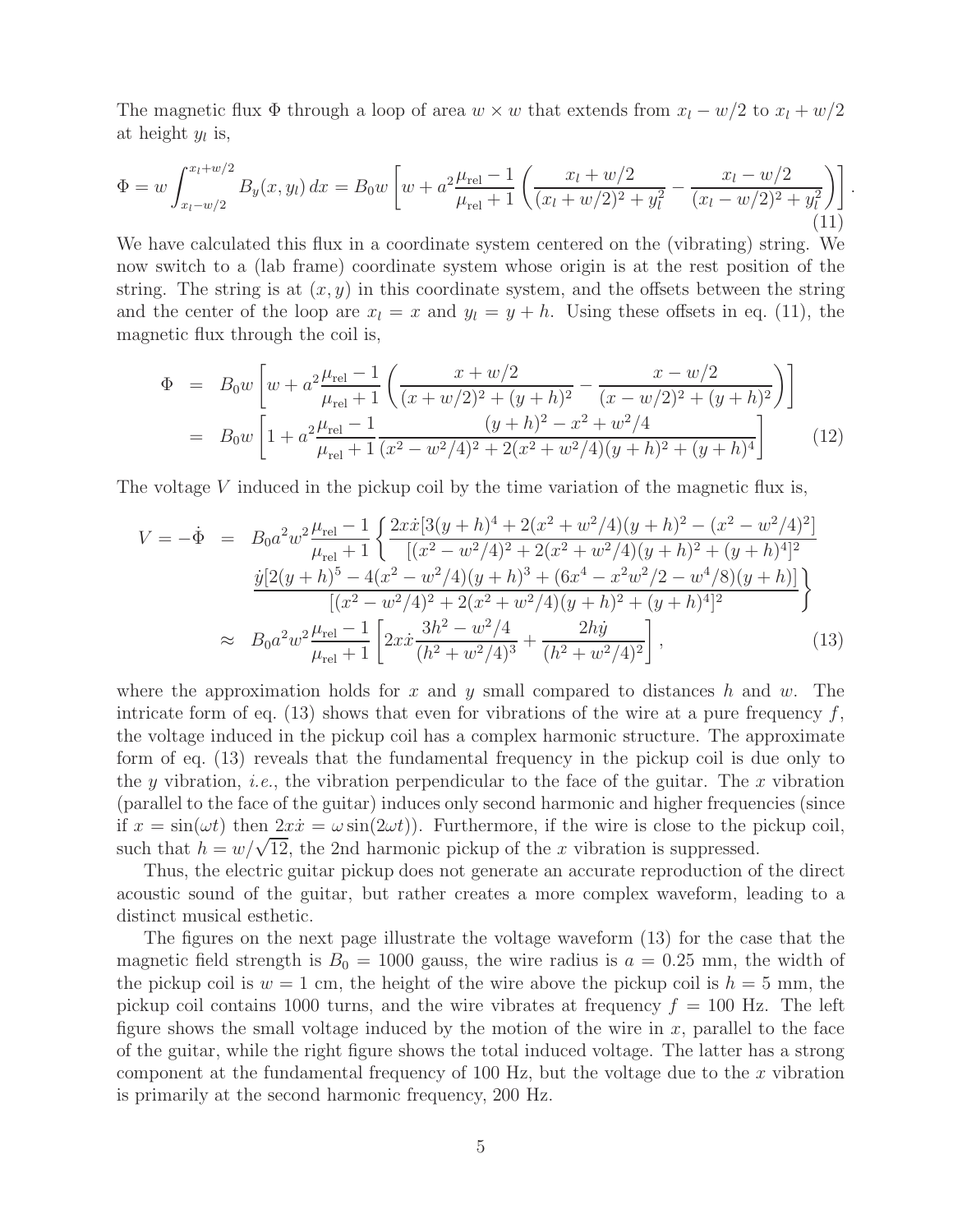

A Fourier analysis [12] of these voltage waveforms is shown in the figures below. The left figure is the voltage due to the x vibration of the string, and has significant frequency components only at the second and fourth harmonics. The right figure is the total induced voltage (almost entirely due to the  $y$  vibration of the string), which contains frequency components at all harmonics of the fundamental, with exponentially decreasing strength as a function of the harmonic number.



Although the wire has been assumed to vibrate with a single frequency, the voltage waveform  $V(t)$  is nearly triangular in shape. Recall that a plucked string has a triangular waveform [13], so the "distortion" of an electric guitar pickup tends to "sharpen" the plucked sound of the instrument, which has proven to be a very popular effect.

*For similar analyses, see [14, 15].*

## **References**

- [1] E. Gray, *Electrical Telegraph for Transmitting Musical Tones*, US Patent 166096 (July 27, 1875), http://kirkmcd.princeton.edu/examples/patents/gray\_0166096.pdf
- [2] A.G. Bell, *Telegraphy*, US Patent 174465 (Mar. 7, 1876), http://kirkmcd.princeton.edu/examples/patents/bell\_0174465.pdf
- [3] Lloyd Allayre Loar, http://www.siminoff.net/pages/loar\_background.html